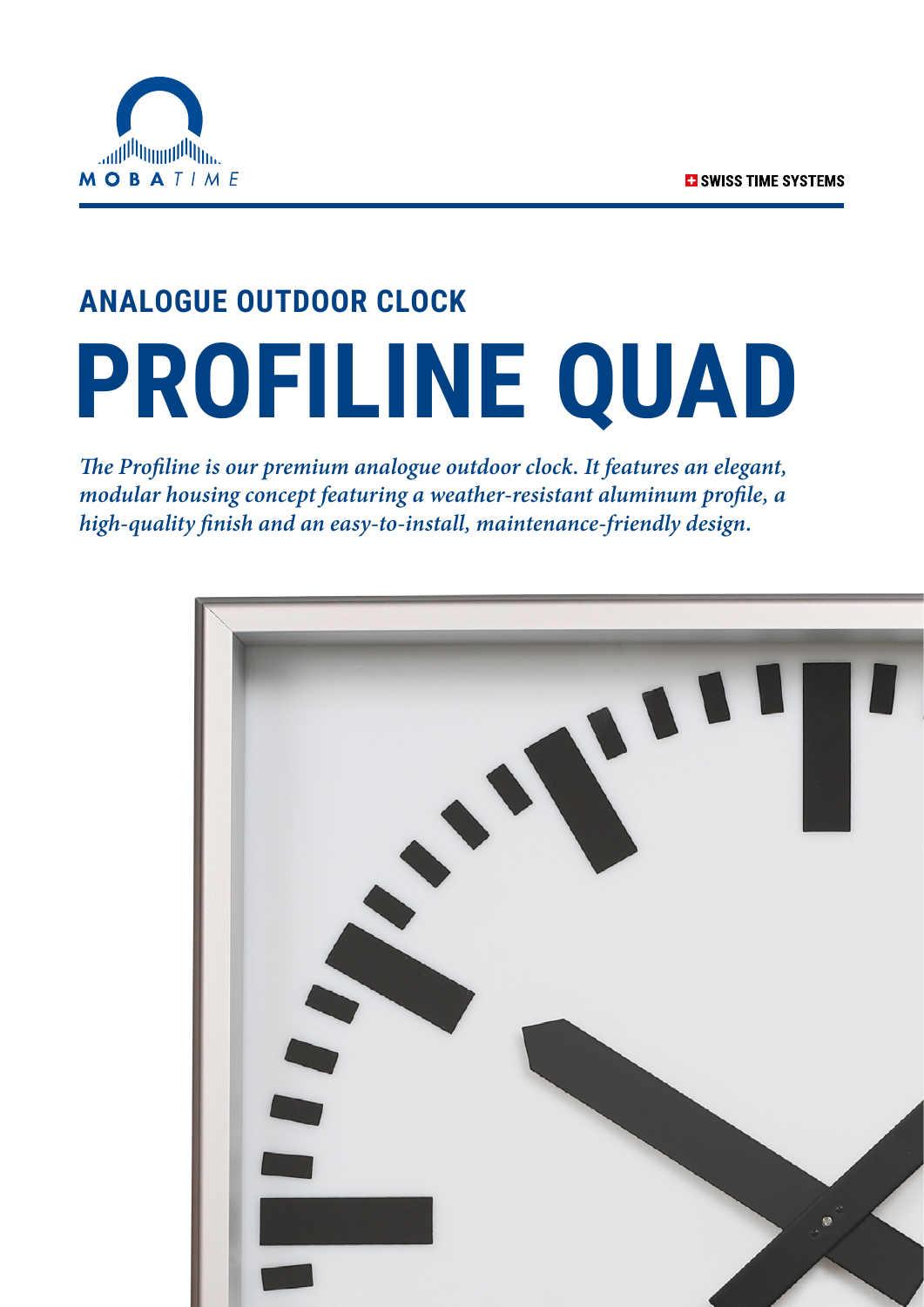### **7 STEPS TO YOUR PROFILINE QUAD**

*To make sure your Profiline Quad meets all your requirements, you can assemble the components individually. Naturally, our experts will be happy to help.*



#### **1.** *Are you looking for an illuminated clock?*  **ILLUMINATION**

The Profiline Quad is available with or without illumination:

| <b>CODE</b>     | <b>ILLUMINATION</b> |
|-----------------|---------------------|
| PI 0            | none                |
| PI <sub>2</sub> | I FD                |



The Profiline Quad is available in four dial diameters. The reading distance varies depending on the dial, lighting, viewing angle, etc. These are the options:

| <b>DISTANCE</b> |
|-----------------|
|                 |
|                 |
|                 |
|                 |
|                 |







#### **3.** *What shape would you like?*  **SHAPE**

The Profiline Quad is available in single-sided, double-sided and four-sided versions:

| <b>CODE</b> | <b>SHAPE</b>                      |
|-------------|-----------------------------------|
| 01          | square, single-sided              |
| 02          | square, double-sided              |
| 04          | square, four-sided (Ø 60/80 only) |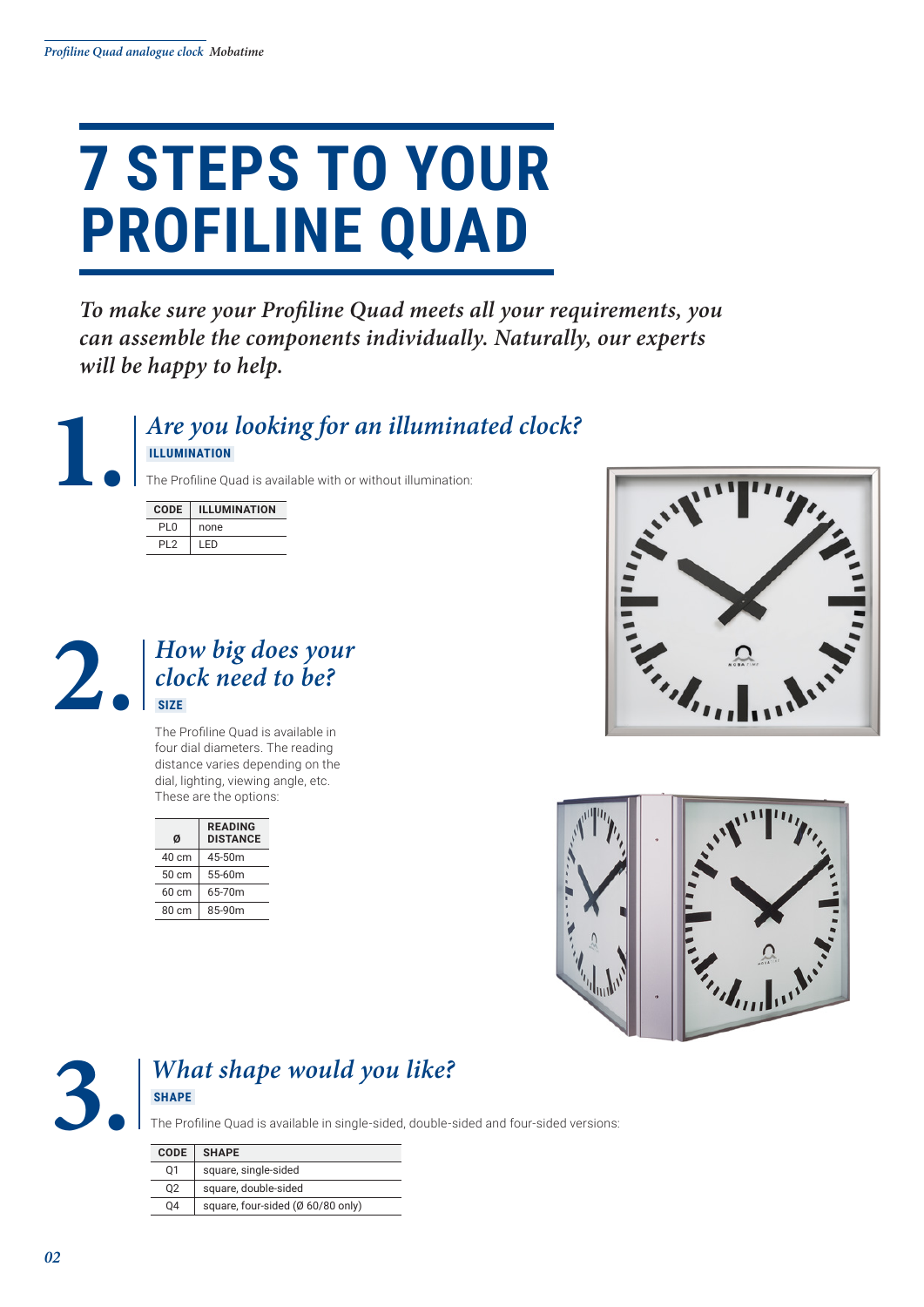**TIME CODE** 

### **4. Profiline Quad analog clock offers a variety** of time code variants. Pick yours: *of time code variants. Pick yours:*

|                                                          | Code Time code                                                    | Ø         | Power supply                                             |           | Hands Movement             | Max. power<br>consumption                                     | Accuracy<br>(synchronized)           | Loss of signal                             |  |  |  |
|----------------------------------------------------------|-------------------------------------------------------------------|-----------|----------------------------------------------------------|-----------|----------------------------|---------------------------------------------------------------|--------------------------------------|--------------------------------------------|--|--|--|
| <b>MOBALINE SELF-SETTING: MXX</b>                        |                                                                   |           |                                                          |           |                            |                                                               |                                      |                                            |  |  |  |
| M12                                                      | <b>MOBALine</b>                                                   | $50 - 80$ | <b>MOBALine</b>                                          | h/m/s     | MLU 190t S 230             | < 10mA @ 230VAC (<3W)                                         | <+/-100ms                            | 12:00 position after 24 hours              |  |  |  |
| M16                                                      | <b>MOBALine</b>                                                   | $50 - 80$ | <b>MOBALine</b>                                          | h/m       | <b>SAM 100t</b>            | < 20mA @ >17VAC (0.34W)                                       | <+/-100ms                            | MOBALine:<br>12:00 position after 24 hours |  |  |  |
| M18                                                      | <b>MOBALine</b>                                                   | $50 - 80$ | <b>MOBALine</b>                                          | h/m/s     | <b>SEM 100t</b>            | < 30 m A @ > 17 V A C (0.51 W)                                | <+/-100ms                            | DCF active:<br>12:00 position after 7 days |  |  |  |
|                                                          |                                                                   |           | NTP (LAN) SELF-SETTING (WITH UNICAST AND MULTICAST): NXX |           |                            |                                                               |                                      |                                            |  |  |  |
| N11                                                      | <b>NTP</b>                                                        | $50 - 80$ | PoE                                                      | h/m       | NBU 190t PoE               | PoEclass 2: <1.6W <sup>3</sup> / <3.2W <sup>4</sup> <+/- 50ms |                                      | 12:00 position after 24 hours              |  |  |  |
| N <sub>13</sub>                                          | <b>NTP</b>                                                        | $50 - 80$ | PoE                                                      | h/m/s     | NBU 190t S PoE             |                                                               |                                      |                                            |  |  |  |
| <b>N01</b>                                               | <b>NTP</b>                                                        | $50 - 80$ | 230V (24VDC)                                             | h/m       | NBU 190t 24 + PS24         |                                                               |                                      |                                            |  |  |  |
| <b>N03</b>                                               | <b>NTP</b>                                                        | $50 - 80$ | 230V (24VDC)                                             | h/m/s     | NBU 190t S 24 + PS24       | < 60mA @ 24VDC (<1.44W)                                       | $<$ +/-50ms                          | 12:00 position after 24 hours              |  |  |  |
|                                                          | POLARIZED IMPULSES: IXX                                           |           |                                                          |           |                            |                                                               |                                      |                                            |  |  |  |
| 102                                                      | Min. impulse                                                      | $50 - 80$ | 12-60V impulse                                           | h/m       | <b>NU 90t</b>              | -6mA @ 24VDC (0.14W)                                          |                                      | Standstill                                 |  |  |  |
| 106                                                      | Min. impulse 50-80                                                |           | 12-60V impulse                                           | h/m/s     | NU 90t SYN                 | 6mA @ 24VDC (0.14W)<br>10mA @ 230VAC (<2W)                    |                                      | Standstill                                 |  |  |  |
| 121                                                      | Min. impulse 50-80                                                |           | 12-60V impulse<br>45-265VAC                              | h/m/s     | <b>IBU 190t S</b>          | 30mA @ 230VAC (<6.9W)                                         |                                      | Standstill                                 |  |  |  |
|                                                          | <b>SERIAL: SXX</b>                                                |           |                                                          |           |                            |                                                               |                                      |                                            |  |  |  |
| <b>S01</b>                                               | Serial                                                            | $50 - 80$ | 230V                                                     | h/m       | SU 190t 230                | 50mA @ 24VDC (<1.2W)                                          |                                      |                                            |  |  |  |
| <b>S03</b>                                               | Serial                                                            | $50 - 80$ | 230V                                                     | h/m/s     | SU 190t S 230              | 12mA @ 230VAC (<3W)                                           | <+/-100ms                            | 12:00 position after 24 hours              |  |  |  |
| <b>IRIG/AFNOR: TXX</b>                                   |                                                                   |           |                                                          |           |                            |                                                               |                                      |                                            |  |  |  |
| T51                                                      | IRIG/AFNOR                                                        | $50 - 80$ | 230V                                                     | h/m       | ATBU 190t 230              |                                                               |                                      |                                            |  |  |  |
| T53                                                      | IRIG/AFNOR                                                        | $50 - 80$ | 230V                                                     | h/m/s     | <b>ITBU 190t S 230</b>     | 10mA @ 230VAC (<2.3W)                                         | <+/-100ms                            | 12:00 position after 24 hours              |  |  |  |
| GPS / DCF 77 / MSF / WTD WIRELESS TIME DISTRIBUTION: RXX |                                                                   |           |                                                          |           |                            |                                                               |                                      |                                            |  |  |  |
| <b>R01</b>                                               | DCF / MSF <sup>2</sup><br>$50 - 80$<br>230V<br>h/m<br>BU 190t 230 |           |                                                          | <+/-100ms |                            |                                                               |                                      |                                            |  |  |  |
| <b>R04</b>                                               | DCF / MSF <sup>2</sup>                                            | $50 - 80$ | 230V                                                     | h/m/s     | BU 190t S 230              | 230VAC (<3W)                                                  |                                      | 12:00 position after 7 days                |  |  |  |
| <b>R26</b>                                               | DCF 771                                                           | $50 - 80$ | Lithium battery                                          | h/m       | <b>FU 192t</b>             | $\overline{a}$                                                | <+/- 100ms                           | 12:00 position after 7 days                |  |  |  |
| R29                                                      | DCF 771,5                                                         | $50 - 80$ | Lithium battery                                          | h/m       | FU 192t + BU 192t + CC     | $\overline{\phantom{a}}$                                      | <+/-100ms                            | 12:00 position after 7 days                |  |  |  |
| R30                                                      | DCF 771                                                           | $50 - 80$ | Lithium battery                                          | h/m       | BU 192t + AD 192.5         | $\overline{\phantom{a}}$                                      | <+/-100ms                            | 12:00 position after 7 days                |  |  |  |
| <b>R31</b>                                               | DCF 771,5                                                         | $50 - 80$ | Lithium battery                                          | h/m       | 2x BU 192t + AD 192.5 + CC | $\overline{\phantom{a}}$                                      | <+/-100ms                            | 12:00 position after 7 days                |  |  |  |
| <b>R51</b>                                               | GPS <sup>6</sup>                                                  | $50 - 80$ | Lithium battery                                          | h/m       | GU 192t V2                 |                                                               | <+/- 200ms                           | 12:00 position after 53 days               |  |  |  |
| <b>R54</b>                                               | GPS <sup>56</sup>                                                 | $50 - 80$ | Lithium battery                                          | h/m       | GU 192t V2 + BU 192t + CC  | $\overline{\phantom{a}}$                                      | <+/- 200ms                           | 12:00 position after 53 days               |  |  |  |
| <b>R80</b>                                               | WTD <sup>1</sup>                                                  | $40 - 80$ | Lithium battery                                          | h/m       | <b>BU 192t + RU</b>        |                                                               | <+/-100ms                            | 12:00 position after 7 days                |  |  |  |
| <b>R88</b>                                               | WTD <sup>1</sup>                                                  | $50 - 80$ | 230V (24VDC)                                             | h/m       | SAM 100t + RM + PS24       |                                                               |                                      |                                            |  |  |  |
| <b>R90</b>                                               | WTD <sup>1</sup>                                                  | $50 - 80$ | 230V (24VDC)                                             | h/m/s     | SEM 100t + RM + PS24       | 230VAC (<18W)                                                 | <+/- 200ms                           | 12:00 position after 24 hours              |  |  |  |
|                                                          | <b>QUARTZ: QXX</b>                                                |           |                                                          |           |                            |                                                               |                                      |                                            |  |  |  |
| Q02                                                      | Quartz                                                            | $50 - 80$ | Lithium battery                                          | h/m       | QU 192t                    | $\overline{\phantom{a}}$                                      | $\leftarrow +/-$ 4min/y <sup>7</sup> | $\overline{\phantom{a}}$                   |  |  |  |
| Q03                                                      | Ouartz <sup>5</sup>                                               | $50 - 80$ | Lithium battery                                          | h/m       | QU 192t + BU192t + CC -    |                                                               | $\leftarrow +/-$ 4min/y <sup>7</sup> |                                            |  |  |  |
|                                                          |                                                                   |           | <b>CLOCK CONTROLLER (WITH ILLUMINATION CONTROL): CXX</b> |           |                            |                                                               |                                      |                                            |  |  |  |
| C01                                                      | <b>MOBALine</b>                                                   | $50 - 80$ | <b>230 VAC</b>                                           | h/m       | <b>SAM 100t + DCC</b>      |                                                               | <+/-100ms                            | MOBALine:                                  |  |  |  |
| C <sub>03</sub>                                          | <b>MOBALine</b>                                                   | $50 - 80$ | <b>230 VAC</b>                                           | h/m/s     | SEM 100t + DCC             | $0.55A$ @ >230VAC (<20W)                                      | <+/-100ms                            | 12:00 position after 24 hours              |  |  |  |
| C <sub>09</sub>                                          | <b>NTP</b>                                                        | $50 - 80$ | 230 VAC/PoE                                              | h/m       | <b>SAM 100t + NCC</b>      | $0.55A$ @ >230VAC (<20W)                                      | <+/-100ms                            | DCF active:                                |  |  |  |
| C11                                                      | <b>NTP</b>                                                        | $50 - 80$ | 230 VAC/PoE                                              | h/m/s     | <b>SEM 100t + NCC</b>      | PoE, class 4, <22W                                            | <+/-100ms                            | 12:00 position after 7 days                |  |  |  |
|                                                          |                                                                   |           |                                                          |           |                            |                                                               |                                      |                                            |  |  |  |

<sup>1</sup> internal antenna and receiver (only for clocks without illumination) <sup>2</sup> without antenna, external antenna required <sup>3</sup> single-sided clock<br><sup>4</sup> cascaded double-sided clock <sup>5</sup> for double-sided clocks, cascading cable in

For special clockwork/time code variants, see document TE-800800 at www.mobatime.com in the Customers section



#### **5.** *Choose your dial:*  **DIAL**





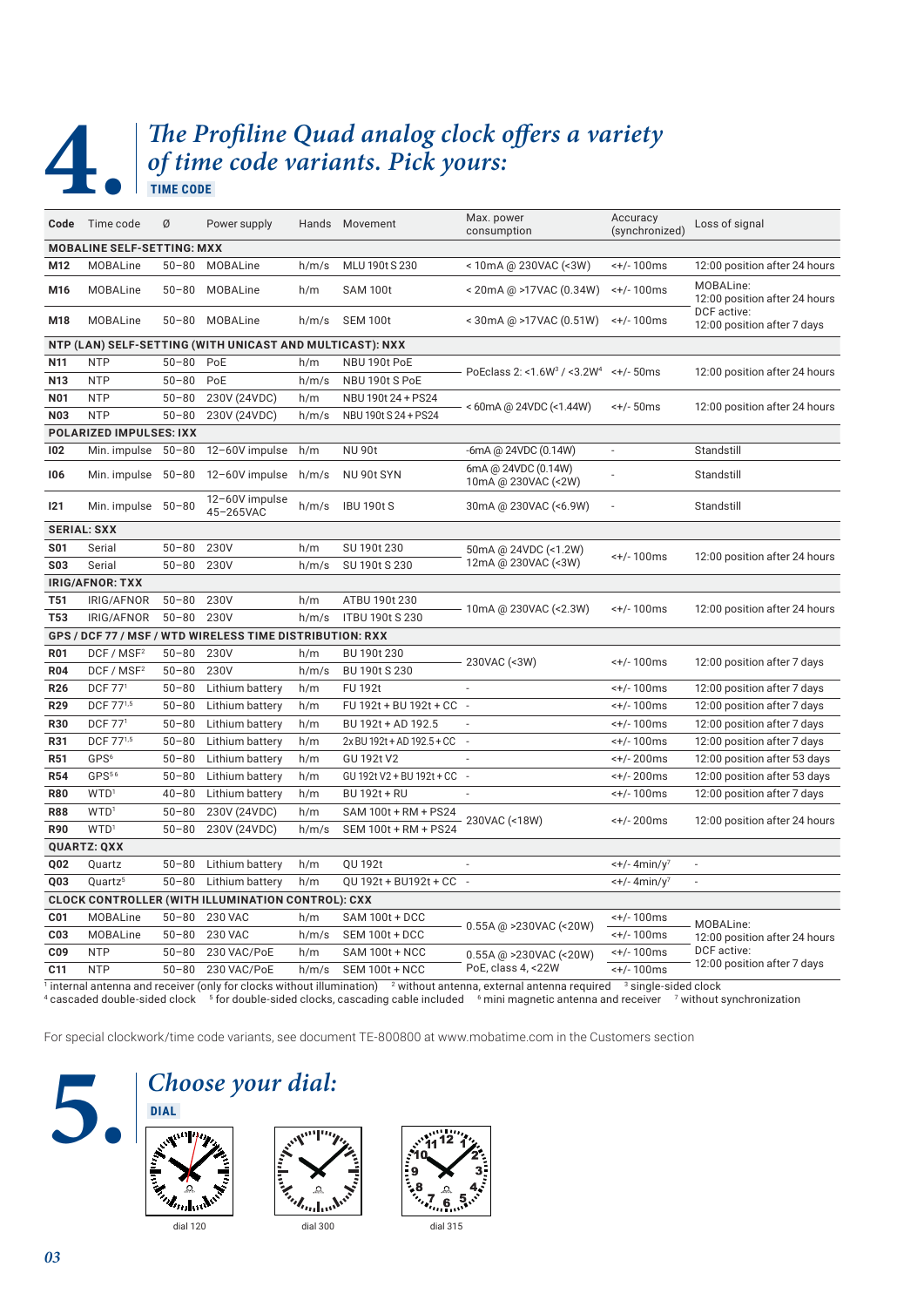### **6. 6.** *Which type of glass is the right one?*<br>**6.** *GLASS TYPE is the right one?*  **GLASS TYPE**

Depending on the intended use, two glass options are available:

Mineral glass (code 1) Ball-throw resistant (code 2)

#### **7.** *Choose your installation:*  **INSTALLATION**

**01 / 21 / 50** 



**00** Wall mounting (E) For single-sided clocks.





**10** Wall bracket (WA) For double-sided clocks.

**20**  Ceiling suspension (DA) For double- and four-sided clocks.



Lateral pole mounting (SM) For double-sided clocks.



**40** Central pole mounting (ZM) For double- and four-sided\* clocks. **Ø 50/60/80**

\*For four-sided clocks, a mast must be available on site (Ø 90- 150mm).

#### *General properties*

**30**

**Ø 50/60**

The following properties apply to all Profiline Quad clocks:

**Housing** Aluminium, anodized

#### **YOUR PROFILINE QUAD IS COMPLETE**

You can now order your Profiline Quad and calculate the corresponding code. Enter the abbreviation for each component of your choice in the bright field and find your Profiline Quad code. It serves as the order code or as the foundation for further steps.

| 1. Illumination      | Code |                 |  |
|----------------------|------|-----------------|--|
| 2. Size              | Ø cm |                 |  |
| 3. Shape             | Code |                 |  |
| 4. Time code         | Code |                 |  |
| 5. Dial              | Code |                 |  |
| 6. Glass type        | Code |                 |  |
| 7. Installation      | Code |                 |  |
| Sequence number Code |      | ( ) ( ) ( ) ( ) |  |

#### *Example order code*



|                              |       |                      |                   | 5.        | 6.            |                 |                 |
|------------------------------|-------|----------------------|-------------------|-----------|---------------|-----------------|-----------------|
| PL <sub>0</sub>              | 60    | Q1                   | M16               | 300       |               | 00              | 0000            |
| Profiline<br>no illumination | Ø60cm | square, single-sided | movement SAM 100t | $dia$ 300 | mineral glass | wall suspension | sequence number |

1 The sequence number denotes special versions (e.g. clocks with a special dial). When ordering, please indicate the sequence number with 0000 (standard version); we will adapt this for any special version. Special versions can be reordered at any time stating the sequence number.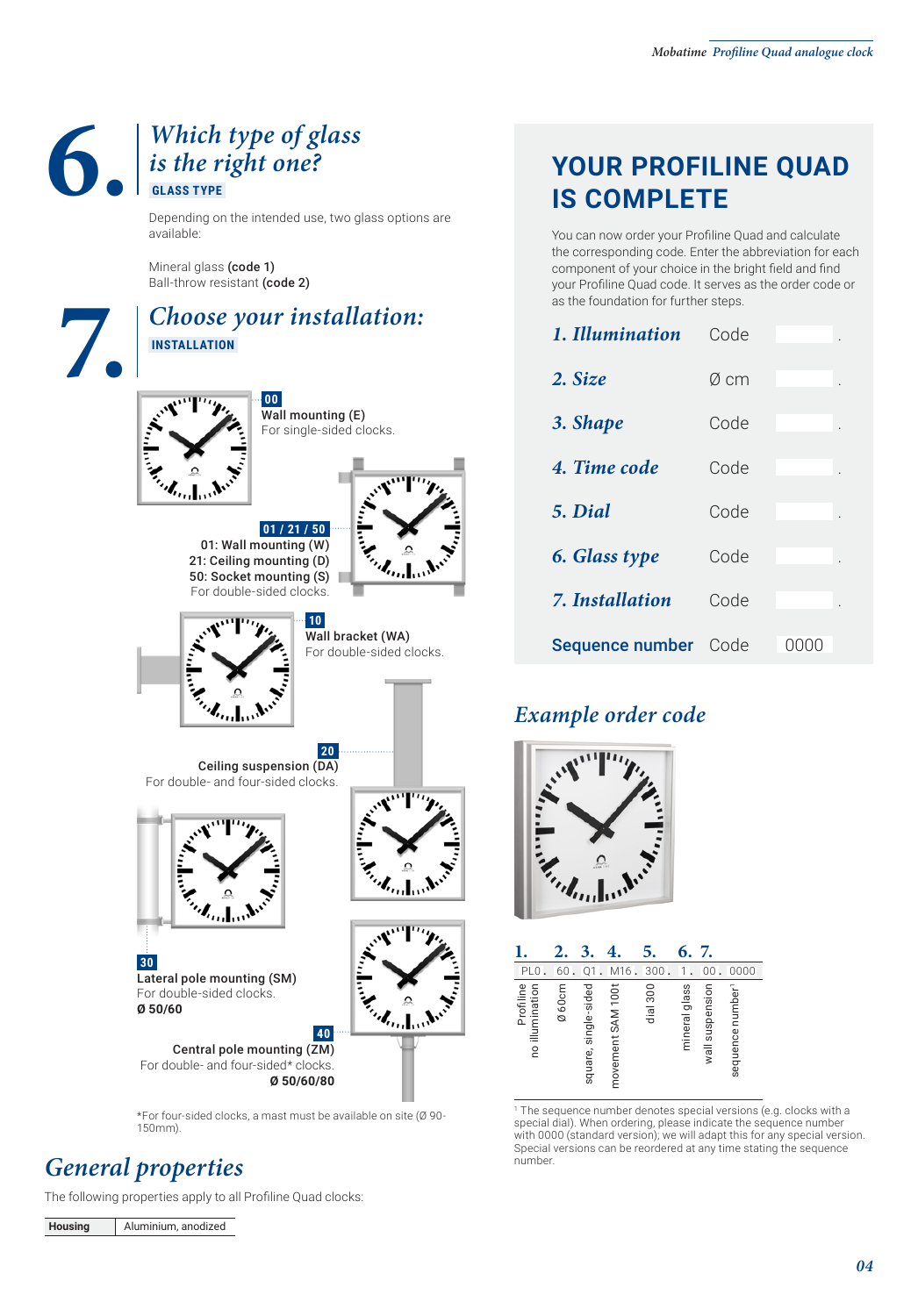# **STANDARDS**

#### Depending on the movement used in your Profiline Quad clock, the following standards apply:

| <b>MOVEMENT(S)</b>                                                           | <b>STANDARDS</b>                                                                                                     |
|------------------------------------------------------------------------------|----------------------------------------------------------------------------------------------------------------------|
| <b>SAM 100t</b><br>SEM 100t                                                  | 2011/65/EU / 2014/30/EU / 2014/35/EU / 2016/797/EU / EN 50121-4 / EN 60950-1 / EN 61000-6-2 /<br>EN 61000-6-3        |
| NBU 190t PoE<br>NBU 190t S PoE<br><b>NBU 190t 24</b><br><b>NBU 190t S 24</b> | 2011/65/EU / 2014/30/EU / 2014/35/EU / 2016/797/EU / EN 50121-4 / EN 60950-1 / EN 61000-6-2 /<br>EN 61000-6-4        |
| <b>NU 90t</b><br>NU 90t SYN                                                  | 2011/65/EU / 2014/30/EU / EN 61000-6-2 / EN 61000-6-3                                                                |
| <b>IBU 190t S</b>                                                            | 2011/65/EU / 2014/30/EU / 2014/35/EU / 2016/797/EU / EN 50121-4 / EN 60950-1 / EN 61000-6-3                          |
| SU 190t 230<br>SU 190t S 230                                                 | 2011/65/EU / 2014/30/EU / 2014/35/EU / 2016/797/EU / EN 50121-4 / EN 60950-1 / EN 61000-6-1 /<br>EN 61000-6-3        |
| ATBU 190t 230<br><b>ITBU 190t S 230</b>                                      | 2011/65/EU / 2014/30/EU / 2014/35/EU / 2016/797/EU / EN 50121-4 / EN 60950-1 / EN 61000-6-2 /<br>EN 61000-6-3 / IPPS |
| <b>BU 192t</b><br><b>FU 192t</b><br>OU 192t                                  | 2011/65/EU / 2014/30/EU / EN 61000-6-2 / EN 61000-6-3                                                                |
| BU 190t 230<br><b>BU 190t S 230</b>                                          | 2011/65/EU / 2014/30/EU / 2014/35/EU / 2016/797/EU / EN 50121-4 / EN 60950-1 / EN 61000-6-1 /<br>EN 61000-6-3        |
| GU 192t V2                                                                   | 2011/65/EU / 2014/30/EU / 2016/797/EU / EN 50121-4 / EN 61000-6-2 / EN 61000-6-3                                     |
| <b>MLU 190t S 230</b>                                                        | 2011/65/EU / 2014/30/EU / 2014/35/EU / EN 50121-4 / EN 60950-1 / EN 61000-6-3                                        |

All Profiline Quad clocks are compliant with CE, RoHS and REACH.